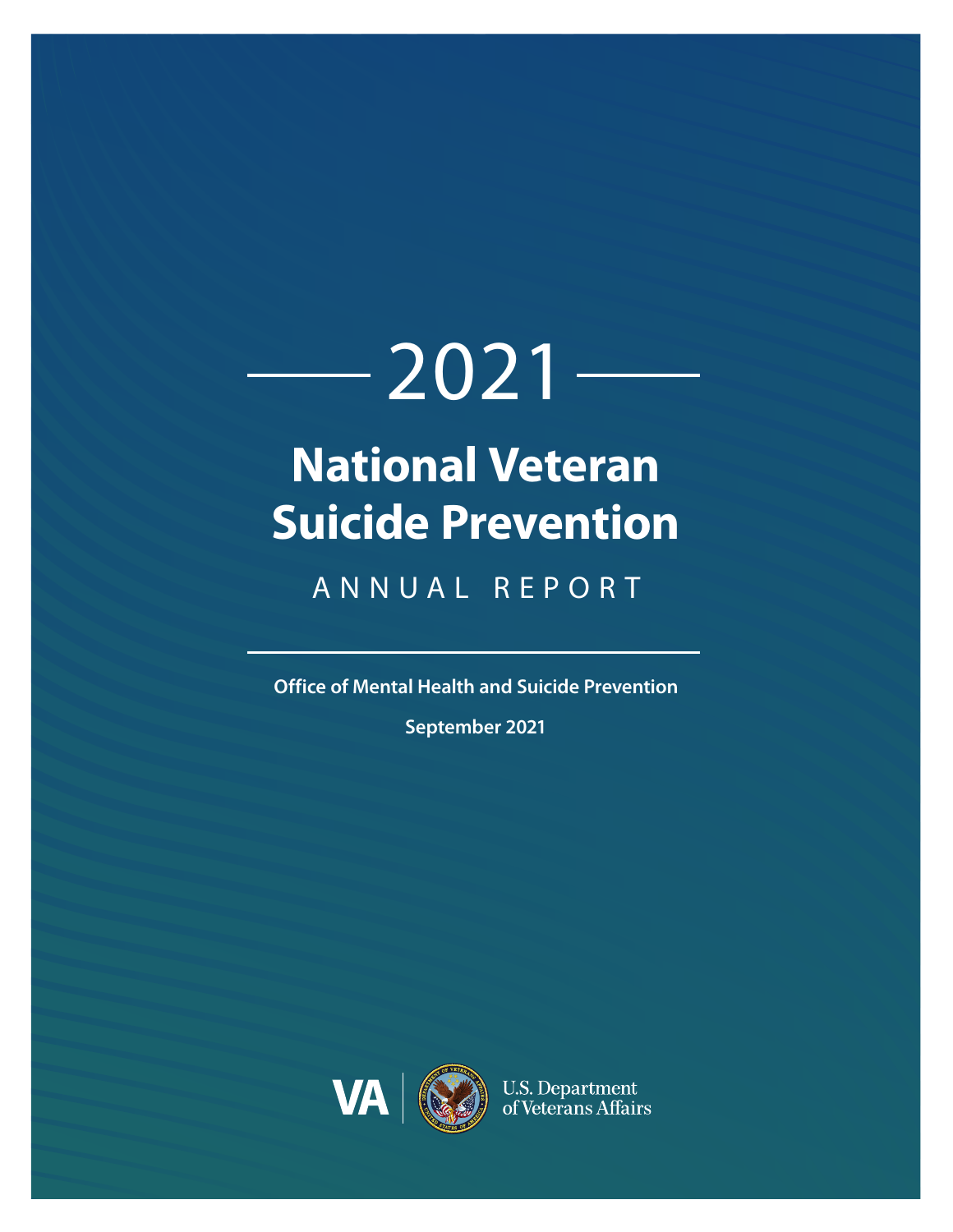# **Table of Contents'**

| <b>Introduction</b>                                                                                                                                                                                                                                                                                       | $\overline{\mathbf{3}}$ |
|-----------------------------------------------------------------------------------------------------------------------------------------------------------------------------------------------------------------------------------------------------------------------------------------------------------|-------------------------|
|                                                                                                                                                                                                                                                                                                           | 4                       |
| Suicide Deaths by Count/Number 4 and 200 million and 200 million and 30 million and 30 million and 30 million and 30 million and 30 million and 30 million and 30 million and 30 million and 30 million and 30 million and 30                                                                             |                         |
| Suicide Average Per Day Martin Martin Martin Martin Martin Martin Martin Martin Martin Martin Martin Martin Ma                                                                                                                                                                                            | 5                       |
|                                                                                                                                                                                                                                                                                                           | 5                       |
| <b>Summary</b> [1993] [1994] <b>Summary</b> [1994] <b>1995</b> [1996] <b>1996</b> [1996] <b>1996</b> [1996] <b>1996</b> [1996] <b>1996</b> [1996] <b>1996</b> [1996] <b>1996</b> [1996] <b>1996</b> [1996] <b>1996</b> [1996] <b>1996</b> [1996] <b>1996</b> [1996] <b>1996</b> [1996] <b>1996</b> [1996] |                         |
|                                                                                                                                                                                                                                                                                                           |                         |
| COVID-19: Monitoring of VHA Suicide-Related Indicators [11] COVID-19: Monitoring of VHA Suicide-Related Indicators                                                                                                                                                                                        |                         |
|                                                                                                                                                                                                                                                                                                           |                         |
| Select Figures <b>Executive Select Figures (Executive Contract Contract Contract Contract Contract Contract Contract Contract Contract Contract Contract Contract Contract Contract Contract Contract Contract Contract Contract</b>                                                                      | 10                      |
|                                                                                                                                                                                                                                                                                                           |                         |
|                                                                                                                                                                                                                                                                                                           | 13                      |
|                                                                                                                                                                                                                                                                                                           |                         |
| Now Initiative Material Committee Committee Committee Committee Committee Committee Committee Committee Commit                                                                                                                                                                                            | 14                      |
|                                                                                                                                                                                                                                                                                                           | 15                      |
|                                                                                                                                                                                                                                                                                                           |                         |
| 15 (P.L. 116-171) Commander John Scott Hannon Veterans Mental Health Care Improvement Act of 2019                                                                                                                                                                                                         |                         |
| 16. Veterans Comprehensive Prevention, Access to Care, and Treatment Act of 2020 (P.L. 116-214)                                                                                                                                                                                                           |                         |
| Veterans Benefit Administration (VBA) Manual Communication (VBA) and the set of the set of the set of the set of the set of the set of the set of the set of the set of the set of the set of the set of the set of the set of                                                                            | 16                      |
| Domestic Policy Council (DPC)                                                                                                                                                                                                                                                                             | 16                      |
|                                                                                                                                                                                                                                                                                                           |                         |

<span id="page-1-0"></span><sup>1</sup> The data analyses in this report are conducted by the Department of Veterans Affairs (VA) Suicide Prevention Program's Data and Surveillance team in the Office of Mental Health and Suicide Prevention, which includes VA staff from the Center of Excellence for Suicide Prevention and the Serious Mental Illness Treatment Resource and Evaluation Center. Suicide surveillance processes include close coordination with federal colleagues in the Department of Defense (DoD) and the Centers for Disease Control and Prevention (CDC). This document summarizes VA suicide surveillance processes, including conduct of VA/DoD searches of death certificate data from the CDC's National Death Index (NDI), data processing, and determination of decedent Veteran status. A full description of the data sources for this report is available in the supplementary document located at: *[Veteran Suicide Surveillance: Methods Summary \(va.gov\)](https://www.mentalhealth.va.gov/docs/data-sheets/2020/Suicide_Report_Methods_508.pdf)*.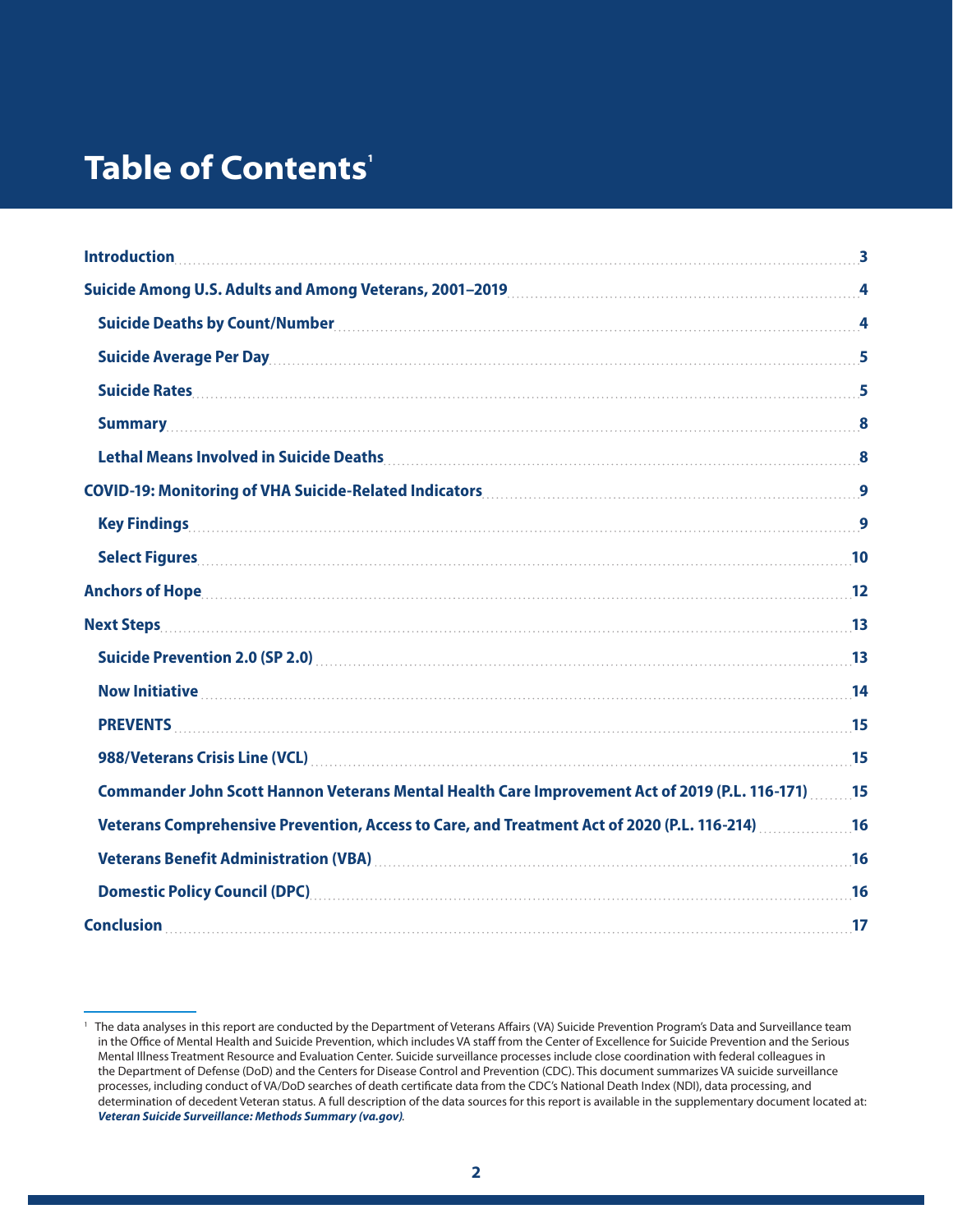# <span id="page-2-0"></span>**Introduction**

The U.S. Department of Veterans Affairs' 2021 National Veteran Suicide Prevention Annual Report shows the overall Veteran suicide count and rate decreased in 2019 from 2018 and from 2017.

The data within the report is notable because:

- It provides information from 2001 through 2019, while recent prior reports included data from 2005 forward.
- This update includes the most current data and applies methodologic enhancements, resulting in the most comprehensive assessment to date of Veteran suicide mortality, for the years 2001-2019.<sup>2</sup>

The report represents and communicates a "whole of VA" approach to suicide prevention that integrates strategic planning, program operations, and program evaluation across the Veterans Health Administration (VHA), the Veterans Benefits Administration (VBA), and the National Cemetery Administration. The report represents and communicates a "whole of government" approach to suicide prevention that integrates strategic planning across federal agencies to facilitate complementary and collaborative prevention, intervention, and postvention approaches tailored to agencyspecific populations. The report represents and communicates the value of "public/private partnerships" to reinforce and magnify collective and unified engagement of suicide prevention.

Given this background, this report includes the following updated information and data:

- There were 399 fewer Veteran suicides in 2019 than in 2018.
- There was a 7.2% overall decrease in the age- and sex-adjusted Veteran suicide mortality rate in 2019, as compared to 2018.
- The unadjusted suicide rate for male Veterans decreased 3.6% in 2019 from 2018 while the unadjusted suicide rate for female Veterans decreased 12.8% in 2019 from 2018.

Decreases in Veteran suicide across multiple fronts and methods of measurement in 2019 were unprecedented across the last 20 years.

<sup>2</sup> Enhancements included improved identification of matches between VA/DoD search records and CDC NDI and assessment of mid-calendar year Veteran population for Veteran suicide rate calculations, rather than end-of-fiscal-year population estimates.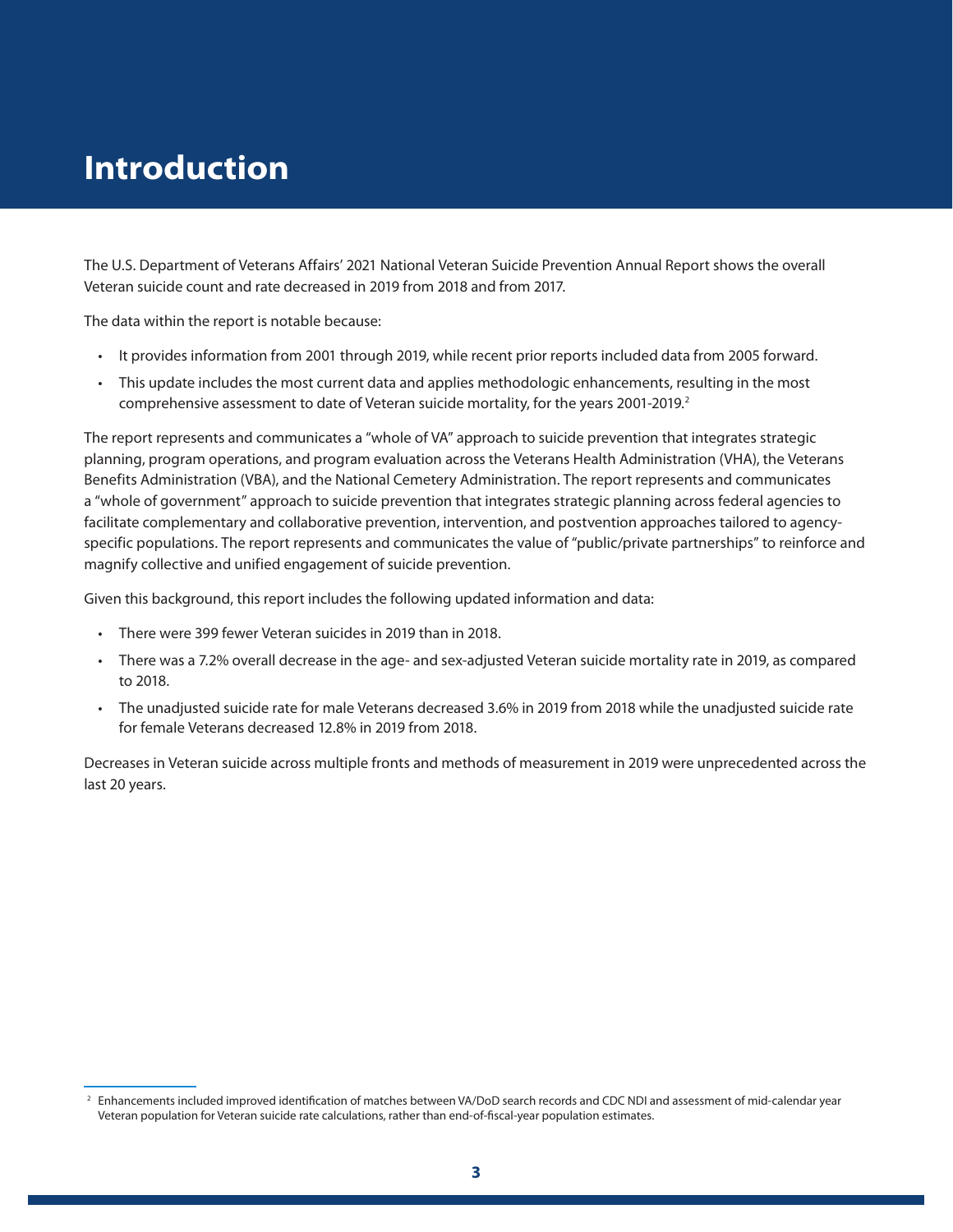# <span id="page-3-0"></span>**Suicide Among U.S. Adults and Among Veterans, 2001–2019**

The number and rate of suicide deaths rose from 2001 to 2018 across the U.S. population. Yet the U.S. population, as well as the Veteran population, experienced a decrease in the suicide count and rate from 2018 to 2019. Furthermore, in retrospect and with updated data, the Veteran suicide count decreased in 2018—one year ahead of the U.S. population suicide decrease, as Figures 1 and 3 illustrate. This section provides an overview of Veteran data within the context of U.S. national data organized by Suicide Deaths by Count/Number, Suicide Average Per Day, and Suicide Rates.

### **Suicide Deaths by Count/Number**

The number (count) of suicides among U.S. adults increased from 29,580 in 2001 to 45,861 in 2019 (see Figure 1). Veterans accounted for 5,989 suicides in 2001, which represented 20.2% of suicides among U.S. adults in 2001; and 6,261 suicides in 2019, which, by comparison, represented 13.7% of suicides among U.S. adults in 2019. Veterans ages 55-74 were the largest population subgroup; they accounted for 38.6% of Veteran suicide deaths in 2019.



#### *Figure 1: Suicide Deaths, by Year, 2001–2019*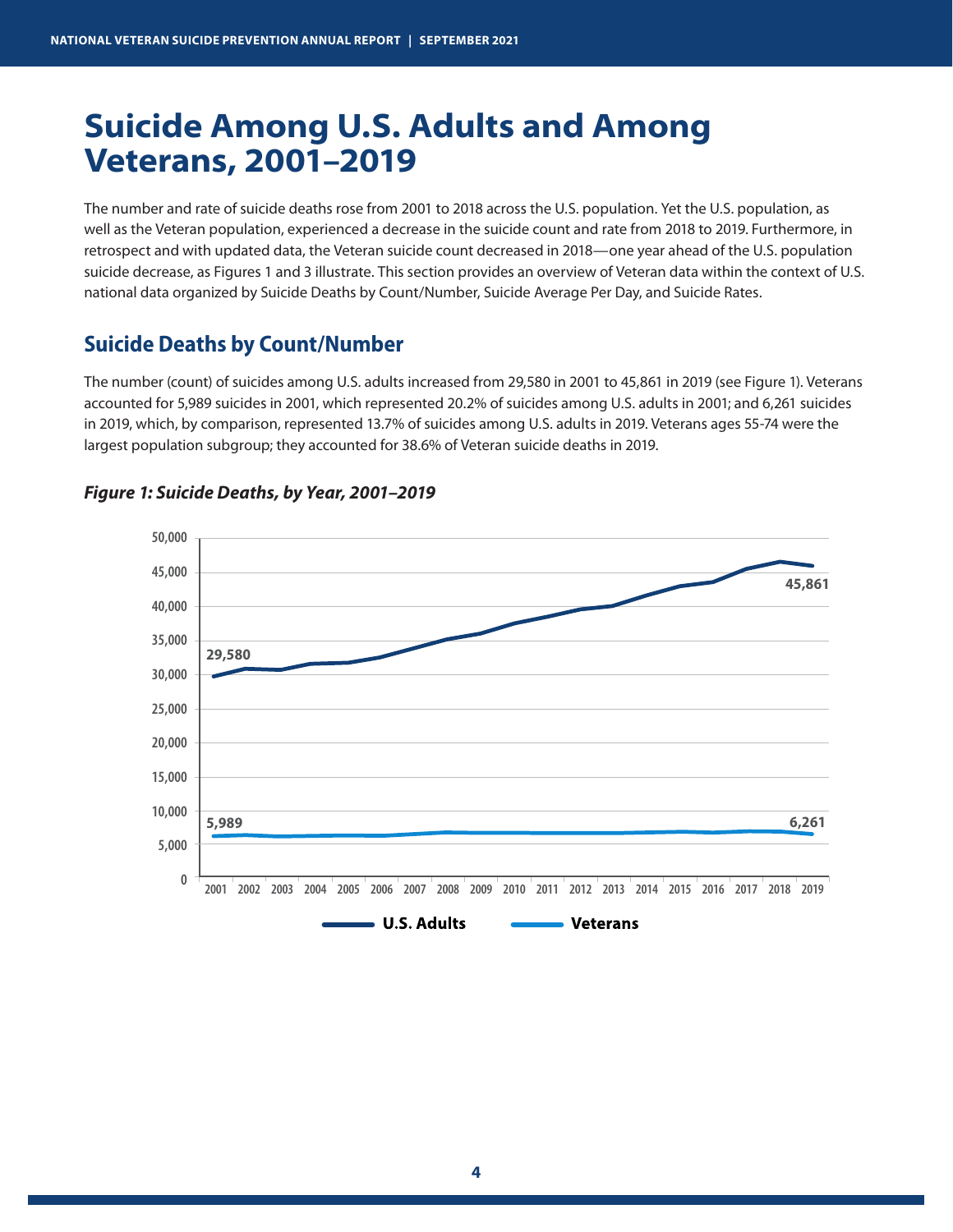<span id="page-4-0"></span>Figure 2, below, provides an overview of the trend line pertaining to Veteran suicide deaths by year from 2001 to 2019.



*Figure 2: Veteran Suicide Deaths, 2001–2019*

#### **Suicide Average Per Day**

The average number of suicides per day among U.S. adults rose 55.0%, from 81.0 in 2001 to 125.6 in 2019. Across the same 18-year period, the average number of Veteran suicides per day rose 4.5%, from 16.4 in 2001 to 17.2 in 2019.

In 2019, among the average 17.2 Veteran suicides per day, an estimated 6.8 suicides per day were among those with VHA encounters in 2018 or 2019, whereas 10.4 per day were among Veterans with no VHA encounter in 2018 or 2019.

#### **Suicide Rates**

From 2001 to 2019, the U.S. adult population increased 26.2%, from 186.6 million in 2001 to 235.4 million in 2019. From 2001 to 2019, the Veteran population decreased 23.1%, from 25.7 million in 2001 to 19.8 million in 2019. In this context, from 2001 to 2019, the unadjusted suicide rate among non-Veteran U.S. adults rose 33.0%, from 12.6 per 100,000 in 2001 to 16.8 per 100,000 in 2019. In comparison, the rate among Veterans rose 35.9% from 2001 to 2019, from 23.3 per 100,000 in 2001 to 31.6 per 100,000 in 2019.

In 2019, the unadjusted suicide rates were highest among Veterans ages 18-34 (44.4 per 100,000). The unadjusted rate decreased 12.8% for female Veterans in 2019 compared to 2018, and decreased 3.6% for male Veterans in 2019 compared to 2018. To account for a) differences between the non-Veteran U.S. population and the Veteran population in terms of age and sex, and b) differences across time within the Veteran population, age- and sex-adjusted suicide rates were calculated. Figure 3 indicates that the difference in adjusted rates between Veterans and non-Veterans was highest in 2017, when Veteran adjusted rates were 66.3% greater than those for non-Veteran adults; this differential decreased to 52.3% in 2019.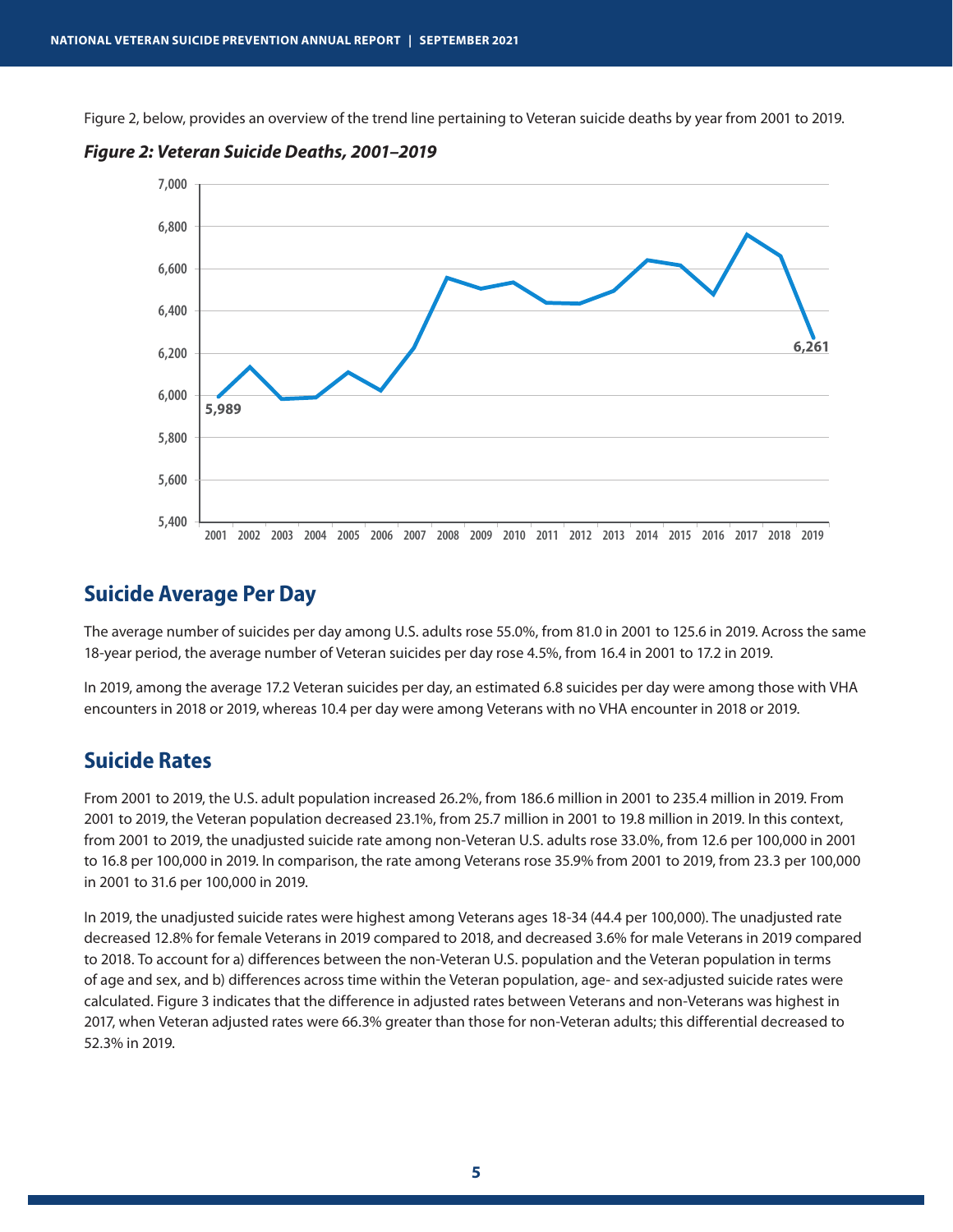

*Figure 3: Age- and Sex-Adjusted Suicide Rates, Veterans and Non-Veteran U.S. Adults, 2001–2019*

Figure 4 demonstrates the Veteran-specific age- and sex-adjusted suicide trend rate from 2001 to 2019. The age- and sex-adjusted suicide rate decreased 7.2% in 2019 compared to 2018, decreasing from 29.0 Veteran suicides per 100,000 in 2018 to 26.9 Veteran suicides per 100,000 in 2019.

*Figure 4: Age- and Sex-Adjusted Suicide Rates, Veterans, 2001–2019*

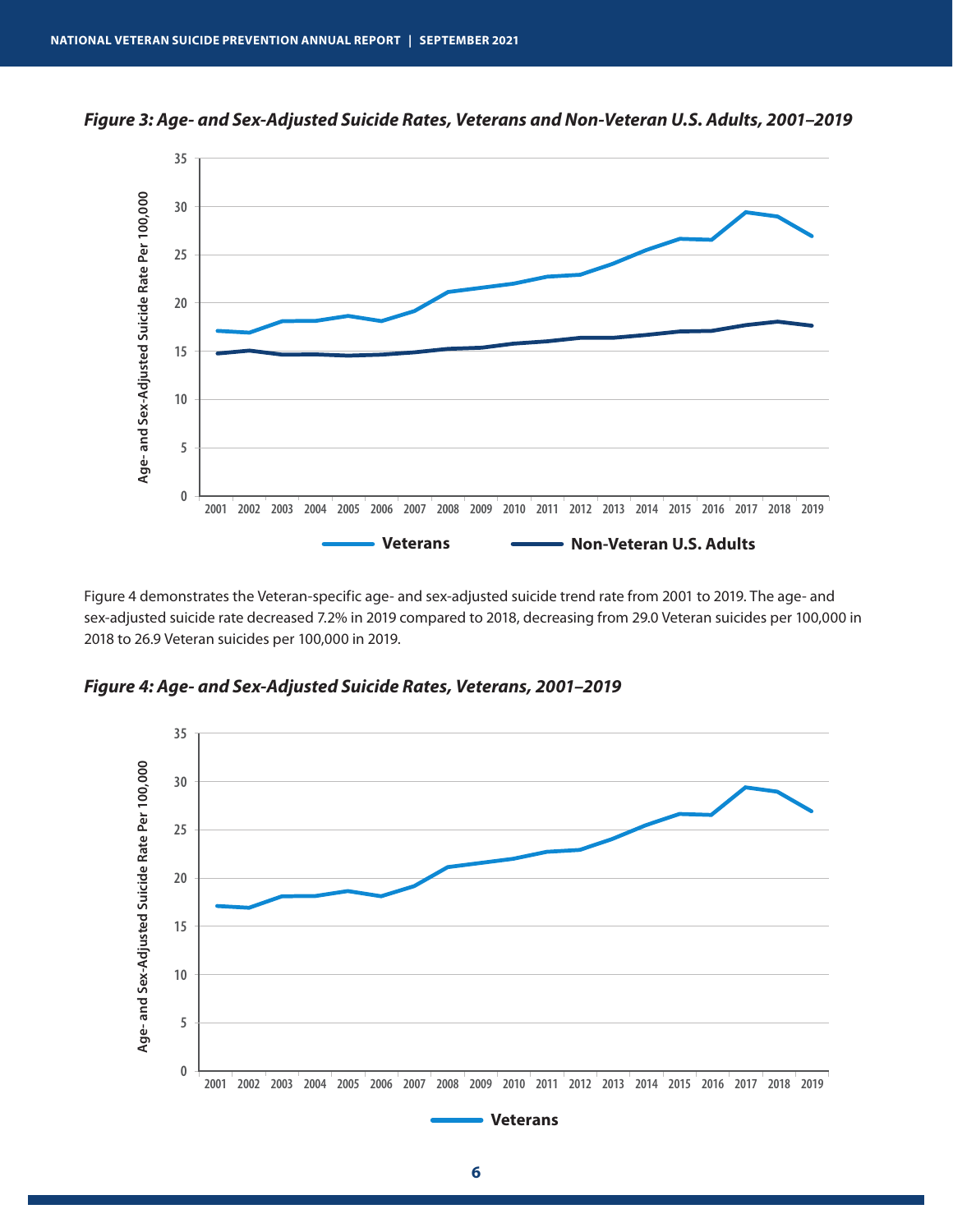Figure 5 presents age-adjusted suicide rates for Veteran men and women by year, 2001-2019. Rates for Veteran men were highest in 2018 (40.4/100,000) and fell 3.8% in 2019 (38.8/100,000); rates for Veteran women were highest in 2017 (19.9/100,000) and fell in 2018 (18.1/100,000) and again in 2019 (15.4/100,000), which represented a 14.9% decrease relative to 2018.



*Figure 5: Age-Adjusted Suicide Rate Per 100,000, Male and Female Veterans, 2001–2019*

Figures 6 and 7 reflect the unadjusted suicide rates by race and ethnicity, respectively. White Veterans continue to exhibit the highest unadjusted rates, followed by American Indians/Alaskan Natives; Asians, Native Hawaiians, or Other Pacific Islanders; followed by Black/African American Veterans.

*Figure 6. Unadjusted Suicide Rates, Veterans, by Race, 2001–2019*

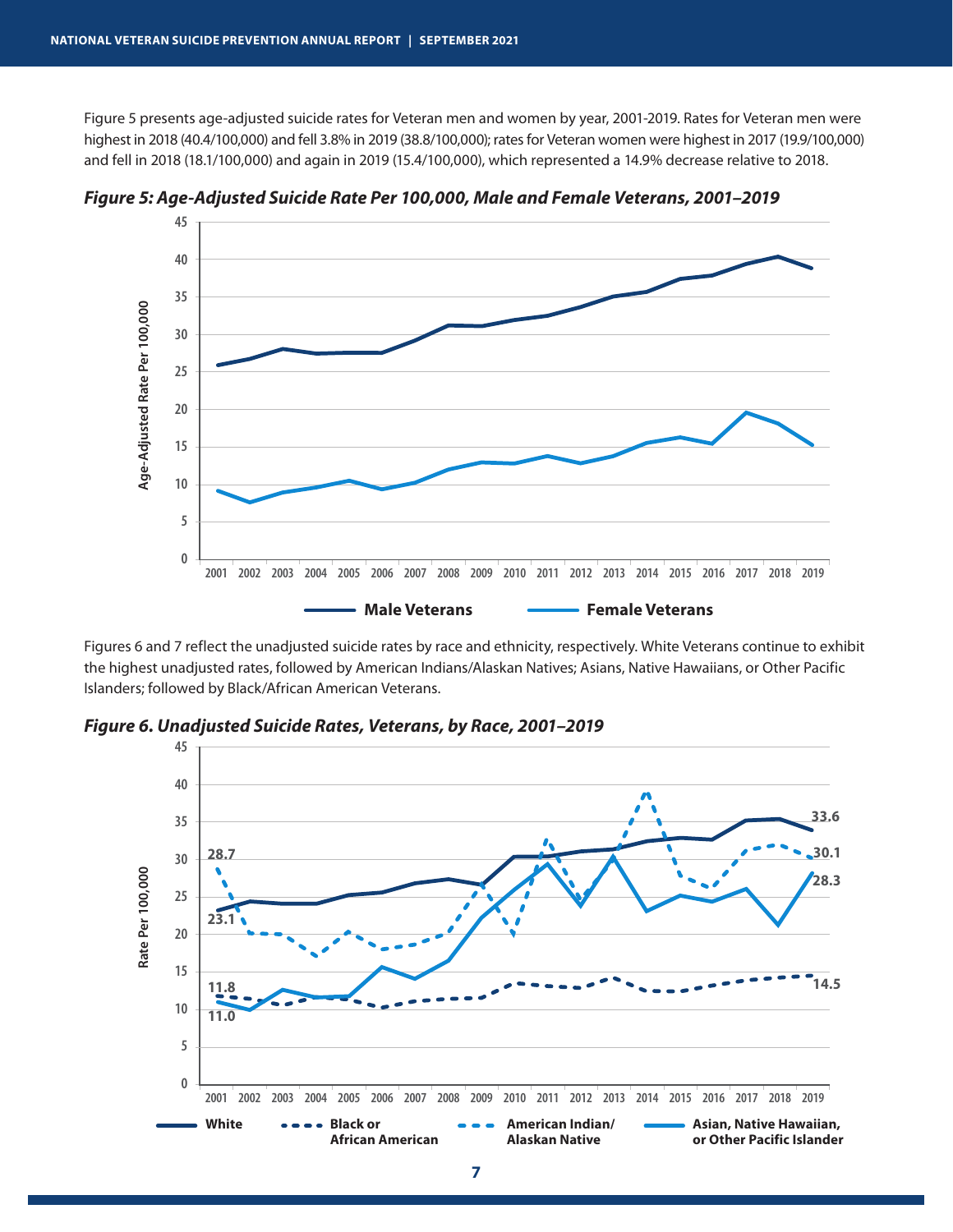

<span id="page-7-0"></span>*Figure 7. Unadjusted Suicide Rates, Veterans, by Hispanic Ethnicity, 2001–2019*

#### **Summary**

There were 399 fewer Veteran suicides in 2019 than in 2018. Adjusted rates fell from 2018 to 2019 for Veterans; rates fell 7.2% among Veterans and 1.8% among non-Veterans. Average Veteran suicides per day decreased to 17.2 in 2019. In 2019, the adjusted rate for Veterans was 52.3% greater than for non-Veteran U.S. adults. The rate difference between Veterans and the non-Veteran U.S. population was highest in 2017 at 66.3%.

### **Lethal Means Involved in Suicide Deaths**

Among non-Veterans overall, there were increases from 2001 to 2019 (Table 1) in the percentage of suicides involving suffocation and "other means" and decreases in the percentage involving firearms and poisoning. Among Veterans, there were increases in the percentage involving firearms and suffocation and decreases for those involving poisoning and other means. Firearms accounted for 70.2% of male Veteran suicides in 2019 (up from 69.6% in 2018) and 49.8% of female Veteran suicides in 2019 (up from 41.1% in 2018). The proportion of firearm-related Veteran suicide deaths increased in 2019 compared to 2001.

|                 | Non-Veteran<br><b>U.S. Adults</b> |            | <b>Veterans</b> |            | <b>Non-Veteran</b><br>Men |            | <b>Veteran</b><br>Men |            | Non-Veteran<br>Women |             | <b>Veteran</b><br><b>Women</b> |             |
|-----------------|-----------------------------------|------------|-----------------|------------|---------------------------|------------|-----------------------|------------|----------------------|-------------|--------------------------------|-------------|
|                 | 2019                              | Change*    | 2019            | Change*    | 2019                      | Change*    | 2019                  | Change*    | 2019                 | Change*     | 2019                           | Change*     |
| <b>Firearms</b> | 47.9%                             | $(-4.8\%)$ | 69.2%           | $(+2.7%)$  | 53.0%                     | $(-5.0\%)$ | 70.2%                 | $(+2.9\%)$ | 31.3%                | $(-4.2\%)$  | 49.8%                          | $(+12.8\%)$ |
| Poisoning       | 13.9%                             | $(-4.5%)$  | 8.4%            | $(-4.8\%)$ | 8.5%                      | $(-3.8\%)$ | 7.5%                  | $(-4.9\%)$ | 31.0%                | $(-7.1\%)$  | 26.3%                          | $(-16.6%)$  |
| Suffocation     | 29.6%                             | $(+8.8\%)$ | 16.9%           | $(+2.9\%)$ | 30.2%                     | $(+7.9\%)$ | 16.8%                 | $(+2.7%)$  | 27.7%                | $(+12.0\%)$ | 20.5%                          | $(+10.1\%)$ |
| Other           | 8.7%                              | $(+0.6\%)$ | 5.4%            | $(-0.9\%)$ | 8.3%                      | $(+1.0\%)$ | 5.5%                  | $(-0.8%)$  | 10.0%                | $(-0.7%)$   | 3.4%                           | $(-6.3\%)$  |

*Table 1: Suicide Deaths, Methods Involved, 2019 and Change From 2001\**

*\* Change Versus Among Suicide Decedents in 2001*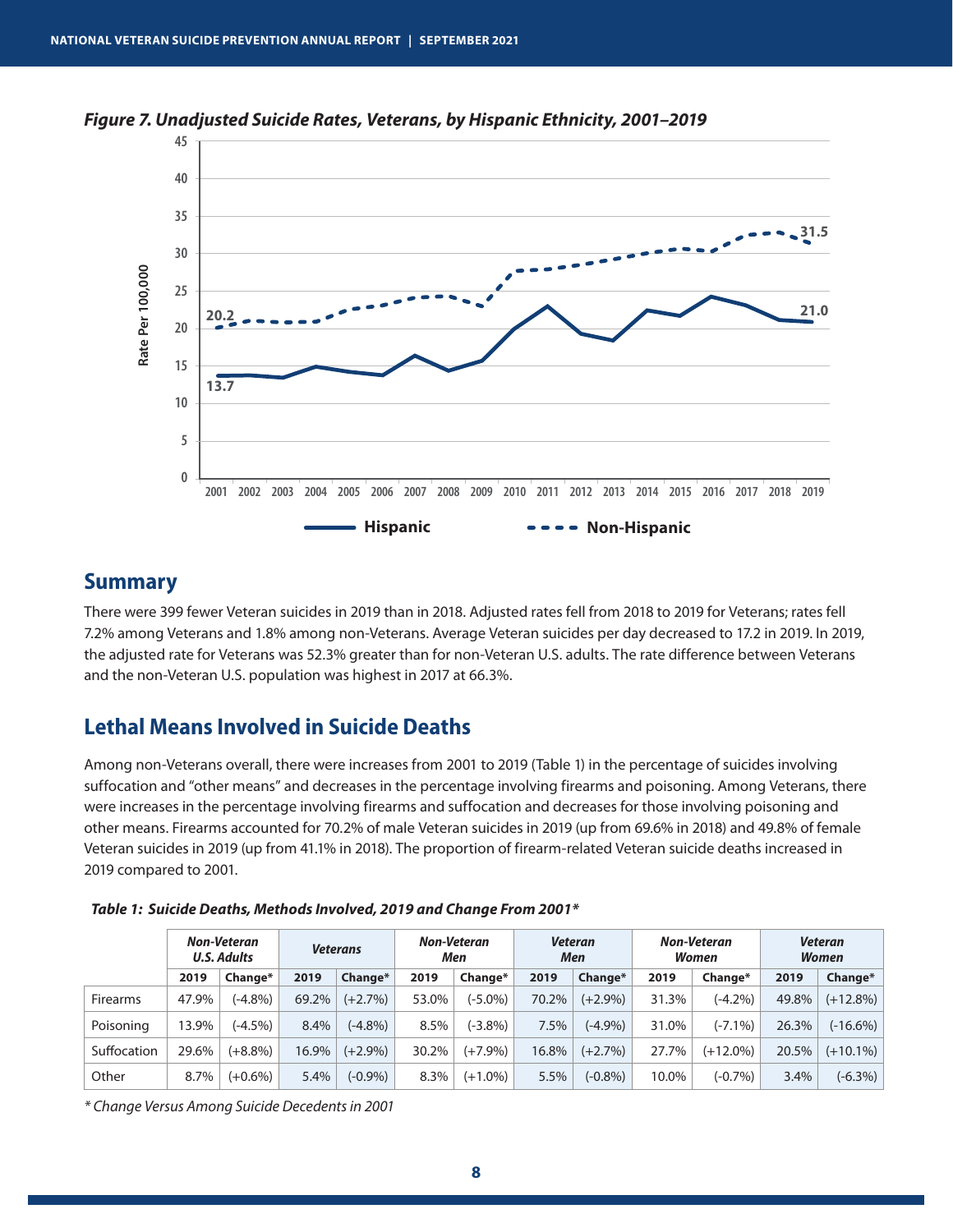# <span id="page-8-0"></span>**COVID-19: Monitoring of VHA Suicide-Related Indicators**

The sections above present information about suicide mortality through 2019, the most recent year for which cause of death information is available from the Centers for Disease Control and Prevention (CDC). In 2020, the COVID-19 pandemic began, with tragic consequences for the people of the U.S. and around the world. Currently, there have been over four million deaths worldwide due to COVID-19,<sup>3</sup> including over 600,000 deaths in the U.S.4

The Secretary of Health and Human Services declared COVID-19 a national public health emergency on January 27, 2020. Once CDC National Death Index (NDI) data are finalized for 2020, VA will evaluate trends in Veteran suicide related to the pandemic. In the context of this report, to assess trends in association with the COVID-19 pandemic, we present information on suicide-related indicators for Veterans receiving VHA care.



In March 2020, VA began monitoring trends in VHA patient encounters and site-reported indicators of suicide-related behavior. VHA site reports include information regarding Veteran suicide deaths and nonfatal suicide attempts. Information regarding nonfatal suicide attempts is based on VHA facility reports and diagnosis indications. We have highlighted several examples of these in the figures below. Specifically, this work includes tracking, by week, of VHA sitereported Veteran suicides (Figure 8), VHA emergency department visits for suicide attempts (Figure 9), on-campus suicide attempts and deaths (Figure 10), and all-cause mortality among Veteran VHA patients with and without diagnosed mental health conditions (Figure 11, Figure 12).

# **Key Findings**

- VA has not observed increases in documentation of the above suicide-related indicators.
- VA has observed increases in all-cause mortality among Veteran VHA patients, including those with and those without diagnosed mental health conditions. Increased all-cause mortality associated with the pandemic exceeds the number of VA deaths that have been directly attributed to COVID-19.
- Age- and sex-adjusted all-cause mortality is greater among Veterans in VHA care with mental health conditions compared to other Veterans in VHA care.
- The level of *differential* mortality by mental health status has not increased since the pandemic began.

<sup>3</sup> World Health Organization (2021). Weekly epidemiological update on COVID-19 – 20 July 2021. Accessed: *[Weekly epidemiological update on](https://www.who.int/publications/m/item/weekly-epidemiological-update-on-covid-19---20-july-2021)  [COVID-19 - 20 July 2021 \(who.int\).](https://www.who.int/publications/m/item/weekly-epidemiological-update-on-covid-19---20-july-2021)*

<sup>4</sup> Centers for Disease Control and Prevention (2021) COVID-19. Accessed: *<https://www.cdc.gov/coronavirus/2019-ncov/index.html>*.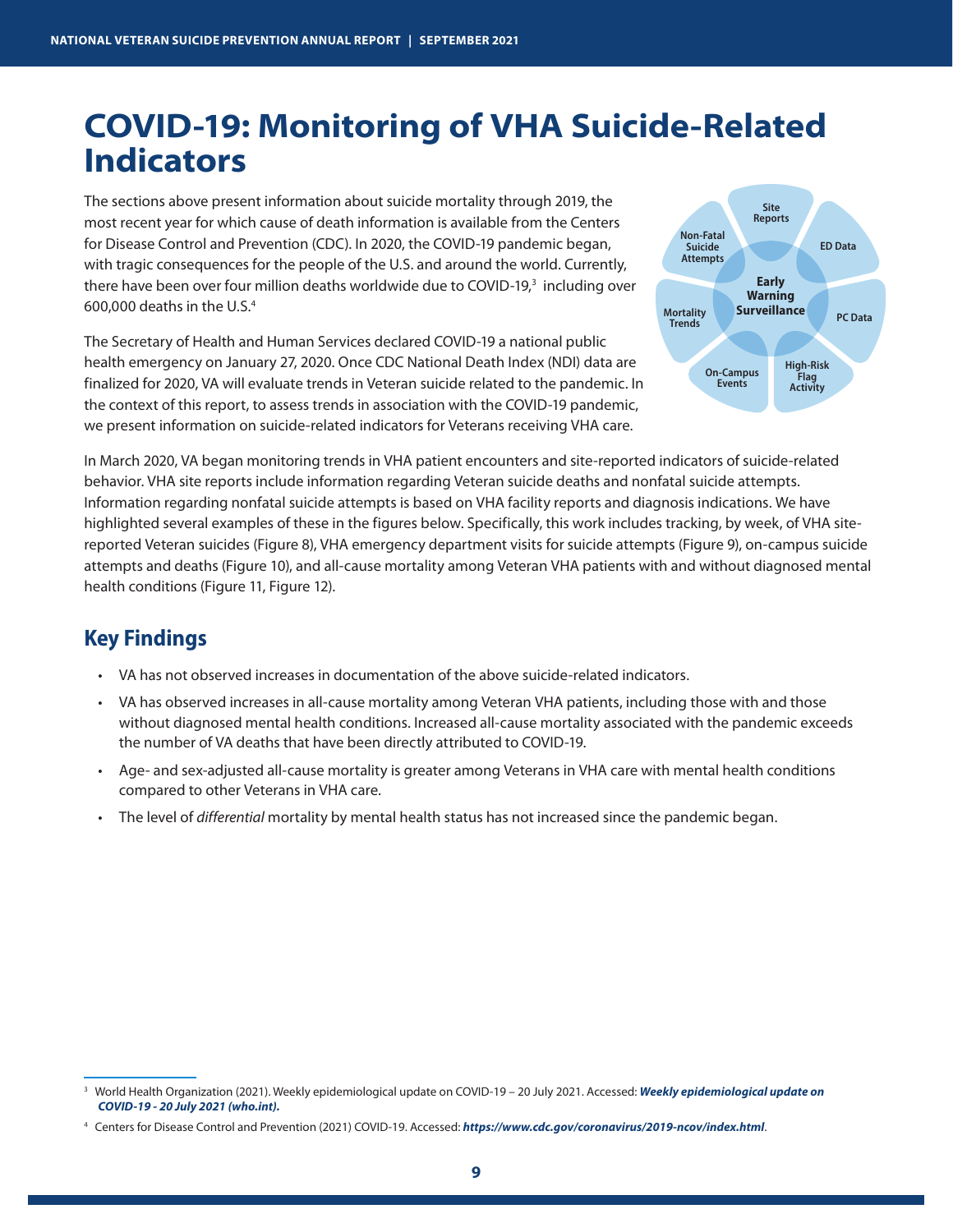# <span id="page-9-0"></span>**Select Figures**



#### *Figure 8: VHA Site-Reported Veteran Suicides, by Week*

*Figure 9: VHA Emergency Department Visits for Suicide Attempts*

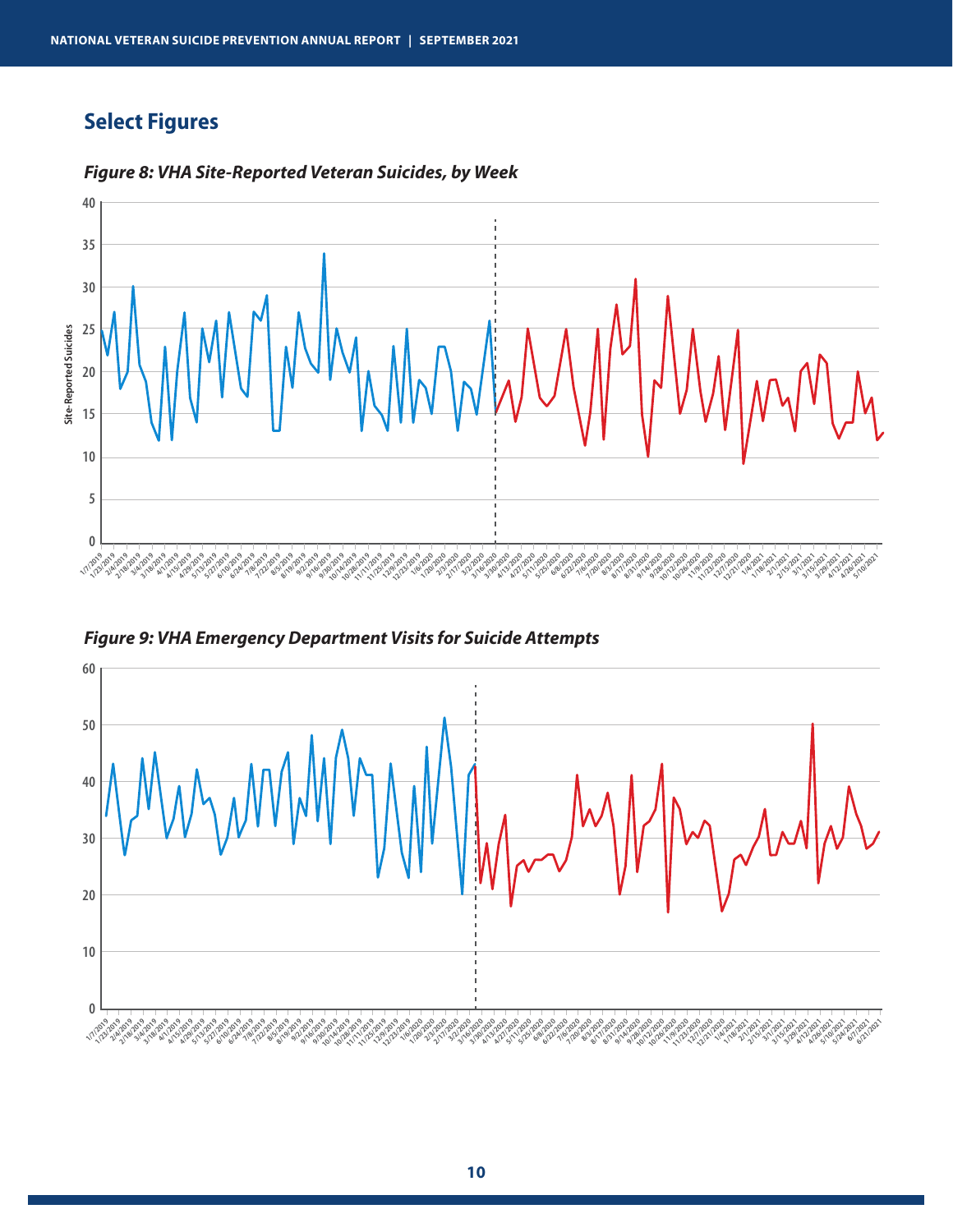

*Figure 10: Issue Brief Indications of On-Campus Suicide Attempts and Deaths*

*Figure 11: Age- and Sex-Adjusted All-Cause Mortality Per 100,000, Veteran VHA Users, by Week, Overall and by Mental Health Status*

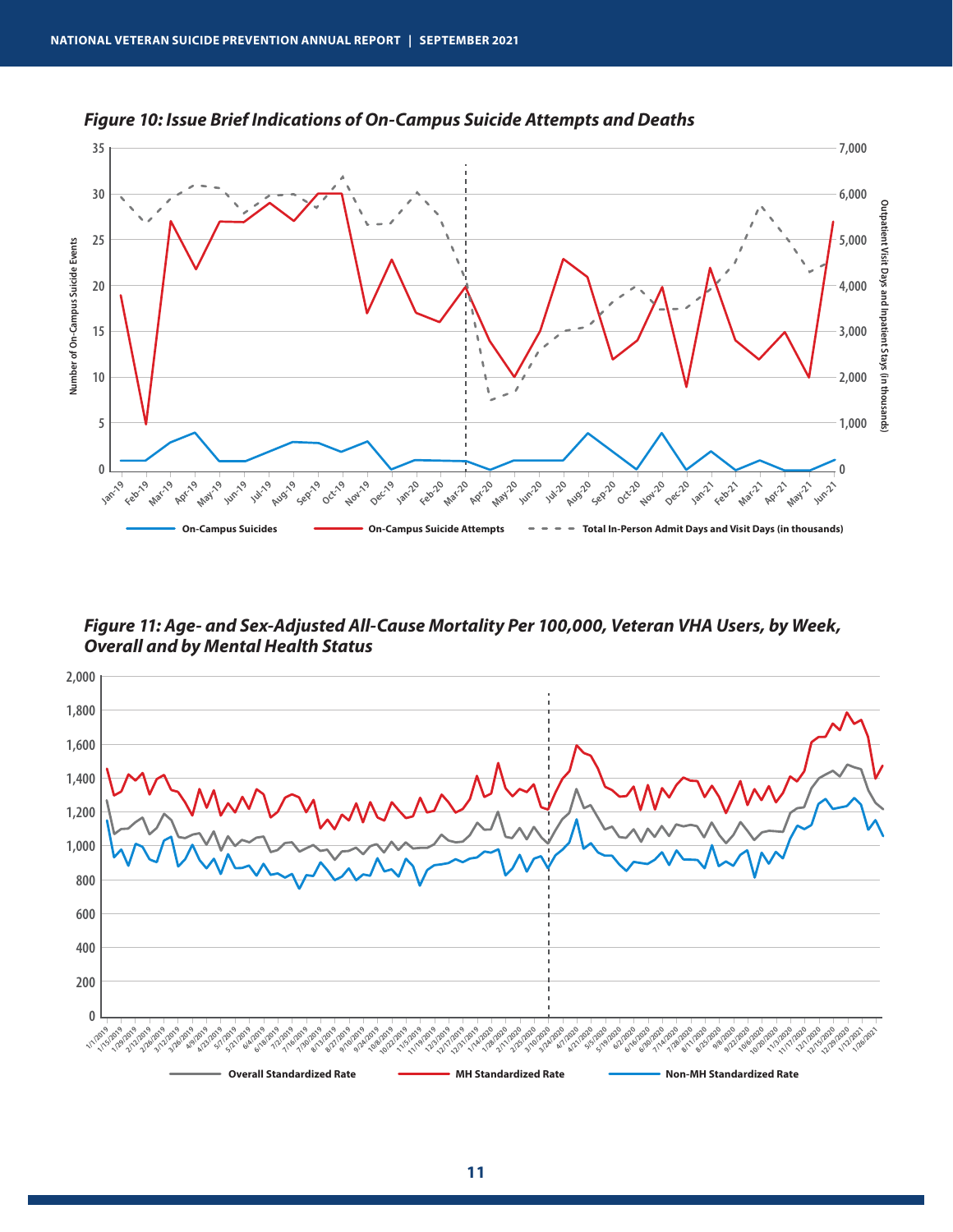<span id="page-11-0"></span>*Figure 12: Ratio of Age- and Sex-Adjusted All-Cause Mortality Per 100,000, Mental Health vs. Non-Mental Health Patients, Veteran VHA Users*



# **Anchors of Hope**

Hope serves as a key and necessary anchor to strengthen Veterans amidst numerous life circumstances. In a similar manner, hope must imbue the overall suicide prevention mission, anchoring it amidst mission challenges and circumstances. Several hopeful data points from this year's report serve as anchors:

- 399 fewer Veterans died from suicide in 2019 than in 2018, reflecting the lowest raw count of Veteran suicides since 2007.
- From 2005 to 2018, identified Veteran suicides increased on average by 48 deaths each year. A reduction of 399 suicides within one year is unprecedented, dating back to 2001.
- The single-year decrease in the adjusted suicide rate for Veterans from 2018 to 2019 (7%) was larger than any observed for Veterans from 2001 through 2018. Further, the Veteran rate of decrease (7.2%) exceeded by four times the non-Veteran population decrease (1.8%) from 2018 to 2019.
- There was a nearly 13% one-year rate (unadjusted rate) decrease for female Veterans, which represents the largest rate decrease for Women Veterans in 17 years.
- COVID-19-related data continues to emerge and clarify, but data thus far do not indicate an increase in Veteran suicide-related behaviors. Additionally, the level of differential mortality by mental health status has not increased since the pandemic began.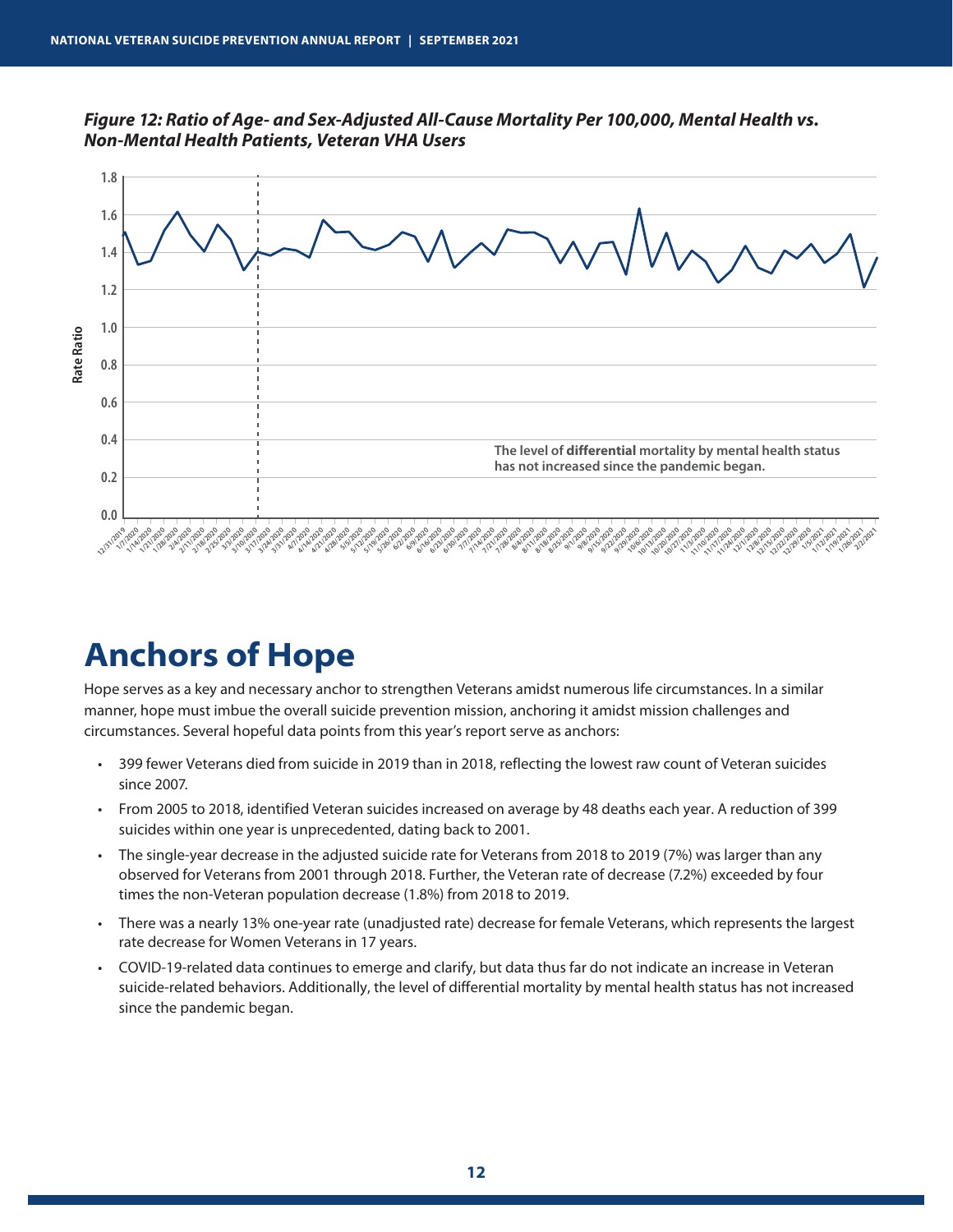# <span id="page-12-0"></span>**Next Steps**

Although VA is heartened that 399 fewer Veterans died by suicide in 2019 compared to 2018, VA is poignantly and painfully mindful that 6,261 Veterans died by suicide in 2019. While the differential in adjusted suicide rates between Veterans and non-Veterans decreased from its high of being 66.3% greater in 2017, the fact remains that Veterans in 2019 reflected a suicide rate 52.3% higher than non-Veterans in the U.S. The Veteran suicide rate decreased four times more in 2019 compared to the U.S. adult population in 2019, and Veterans ages 18-34 continue to die by suicide at a 1.65 times higher rate than other Veteran age groups, overall. Though the female Veteran suicide rate (unadjusted) decreased by nearly 13% in 2019 and the male Veteran suicide rate decreased by nearly 4%, female and male Veterans alike continue to die by firearm-related suicide at notably higher proportions than their non-Veteran peers.

Although current COVID-19-related data does not indicate increased Veteran suicide behaviors, including deaths and attempts, all-cause mortality among VHA Veterans was increased during COVID-19 and exceeds the number of deaths that have been directly associated with COVID-19. It also remains to be seen the impact of COVID-19 beyond the data and surveillance tools and means currently available to VA. Furthermore, the potential for a negative rebound effect in the proximal years following initial impact of wide-scale catastrophic or seismic events witnessed within modern history merits vigilance paired with aggressive prevention and intervention preparation and implementation.

Taken together, much work remains to be done. As long as Veteran suicide numbers are annually in the thousands, there is no sense of mission accomplishment or satisfaction within VA, despite being heartened by unprecedented decreases in Veteran suicide the year prior to full COVID-19 onset. Suicide prevention, therefore, remains a top priority for VA. Beyond mere words, this level of prioritization is currently being enacted through the most significant amount of resources ever appropriated and apportioned to VA suicide prevention. In response, VA continues to implement its 10-year vision, as outlined in the 2018 *National Strategy for Preventing Veteran Suicide* (National Strategy),<sup>5</sup> to end Veteran suicide through implementing a public health approach that combines both community-based and clinically based strategies across prevention, intervention, and postvention areas of focus. This strategic plan has operationalized significant deployment and implementation of the Suicide Prevention 2.0 initiative (SP 2.0); Suicide Prevention Now initiative (Now); the President's Roadmap to Empower Veterans and End a National Tragedy of Suicide (PREVENTS); 988 and Veterans Crisis Line (VCL) expansion; new legislation, including the Commander John Scott Hannon Veterans Mental Health Care Improvement Act of 2019 (Hannon Act) (P.L. 116-171) and the Veterans Comprehensive Prevention, Access to Care, and Treatment (COMPACT) Act of 2020 (P.L. 116-214); and collaborative efforts with VBA and collaborative interagency efforts with the Domestic Policy Council (DPC).

## **Suicide Prevention 2.0 (SP 2.0)**

SP 2.0 includes both a Community-Based Intervention for Suicide Prevention (CBI-SP) approach and a clinical approach focusing on broad dissemination of evidence-based psychotherapies outlined in the recently updated clinical practice guideline.<sup>6</sup> SP 2.0 CBI-SP reaches Veterans inside and outside of VA's system by embracing cross-agency collaborations and community partnerships. SP 2.0 CBI-SP migrates three initiatives into a comprehensive approach to communitybased suicide prevention addressing needs at state and local community levels: State-Based Coalition and Collaboration Building Model (e.g., Governor's Challenge, Veterans Integrated Service Network (VISN)-Based Community Coalition and Collaboration Building Model (e.g., VISN-wide community suicide prevention pilot programs) and Veteran-to-Veteran Coalition Building Model (e.g., Together With Veterans). For state-level prevention, VA, along with the Substance Abuse and Mental Health Service Administration (SAMHSA), is expanding the *Governor's Challenges to Prevent Suicide Among* 

<sup>5</sup> Department of Veterans Affairs (2018). National Strategy for Preventing Veteran Suicide. Washington, DC. Available at *[https://www.mentalhealth.](https://www.mentalhealth.va.gov/suicide_prevention/docs/Office-of-Mental-Health-and-Suicide-Prevention-National-Strategy-for-Preventing-Veterans-Suicide.pdf) [va.gov/suicide\\_prevention/docs/Office-of-Mental-Health-and-Suicide-Prevention-National-Strategy-for-Preventing-Veterans-Suicide.pdf](https://www.mentalhealth.va.gov/suicide_prevention/docs/Office-of-Mental-Health-and-Suicide-Prevention-National-Strategy-for-Preventing-Veterans-Suicide.pdf)*.

<sup>6</sup> Department of Veterans Affairs and Department of Defense (2019). VA/DoD clinical practice guideline for the assessment and management of patients at risk for suicide. Accessed: *<https://www.healthquality.va.gov/guidelines/MH/srb/VADoDSuicideRiskFullCPGFinal5088212019.pdf>*.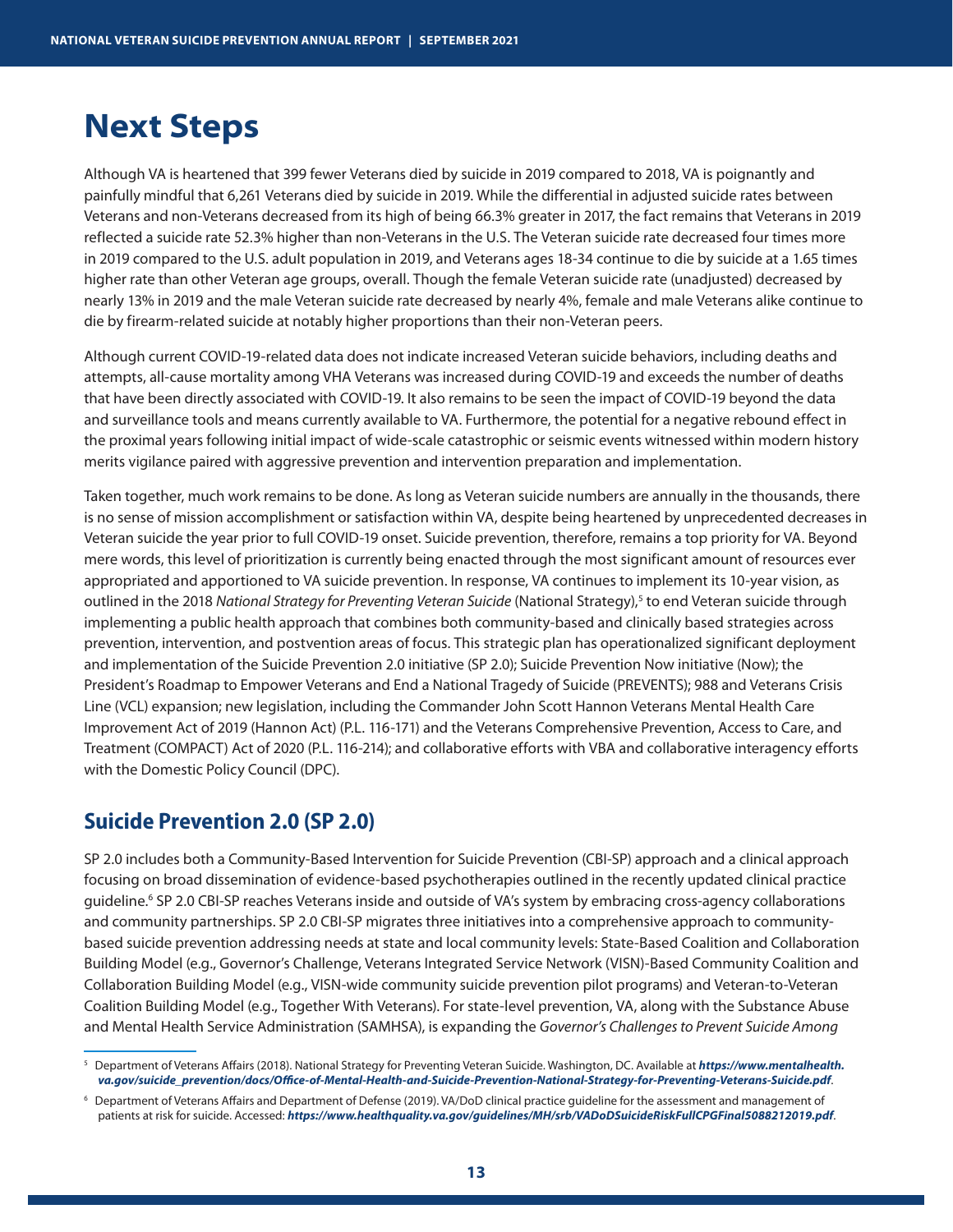<span id="page-13-0"></span>*Service Members, Veterans, and their Families*. Through these efforts, VA, SAMHSA, and state-level policy makers partner with local leaders to implement a comprehensive suicide prevention plan. Currently, 35 states are actively engaged with a goal to reach all 50 states by the end of 2022. For local community action through interstate efforts, VA is expanding community-based efforts across all VISNs with the *Community Engagement and Partnerships – Suicide Prevention* program focused on community coalition-building combined with targeted outreach and education. VA has expanded to nine VISNs and will engage the remaining nine VISNs by the end of 2022. Finally, VA is expanding community-based efforts through rural Veteran-to-Veteran approaches through the Together With Veterans program, partnering with VA's Office of Rural Health program to focus on building partnerships with rural Veterans and their communities to implement community-based suicide prevention. Five evidence-based strategies support local planning efforts. These strategies are designed for community-wide implementation to increase awareness and knowledge about Veteran suicide and improve community response to the needs of local Veterans. Across all three approaches to CBI-SP, there are three overarching focused priority areas: 1) identifying Service members, Veterans, and their families and screening for suicide risk; 2) promoting connectedness and improving care transitions; and 3) increasing lethal means safety and safety planning.

SP 2.0 clinical efforts are focused on increased access to evidence-based psychotherapies for suicide prevention as outlined by the Clinical Practice Guidelines (CPG): Cognitive Behavioral Therapy for Suicide Prevention, Problem-Solving Therapy, and Dialectical Behavioral Therapy, as well as Advanced Safety Planning Interventions. To that end, VA's Suicide Prevention Program has partnered with VA's national Clinical Resource Hub leadership team to stand up national telehealth capability to provide these treatments outlined in the CPG. VA is currently hiring over 100 clinicians to provide these treatments across all 140 health care systems. In addition to both SP 2.0 community and clinical efforts, the SP 2.0 model is built upon a foundation of mental health and suicide prevention staffing to ensure Veterans have access to the full continuum of mental health services. The minimal outpatient mental health staffing ratio includes 7.72 outpatient mental health full-time employee equivalent (FTEE) staff per 1,000 Veterans in outpatient mental health and a national minimum benchmark for suicide prevention staffing at 0.1 suicide prevention coordinators/case manager FTEE per 1,000 Veterans enrolled at a facility. Currently, our suicide prevention staffing models are being revised to help best inform staffing needs with expansion of suicide prevention efforts in VA.

### **Now Initiative**

The Now initiative aims to initiate quick deployment of interventions that are deemed to most efficiently impact Veterans at high risk for suicide within one year. The five areas of focus are: 1) lethal means safety; 2) suicide prevention in medical populations; 3) outreach to and understanding of prior VHA users; 4) suicide prevention program enhancements (e.g., Recovery Engagement and Coordination for Health – Veterans Enhanced Treatment (REACH-VET) expansion, Safety Planning in the Emergency Department expansion); and 5) paid media. Over the past year, several advancements have been accomplished through Now, including mandatory training requirements of all VHA providers in lethal means safety, expanded partnerships with the National Shooting Sports Foundation and American Foundation for Suicide Prevention for publishing a lethal means safety toolkit, piloting efforts to re-engage prior VHA users, reaching all five REACH-VET performance metrics nationally, increased safety planning in the emergency department from a baseline of 35% to 86%, and significant expansion of paid media campaigns.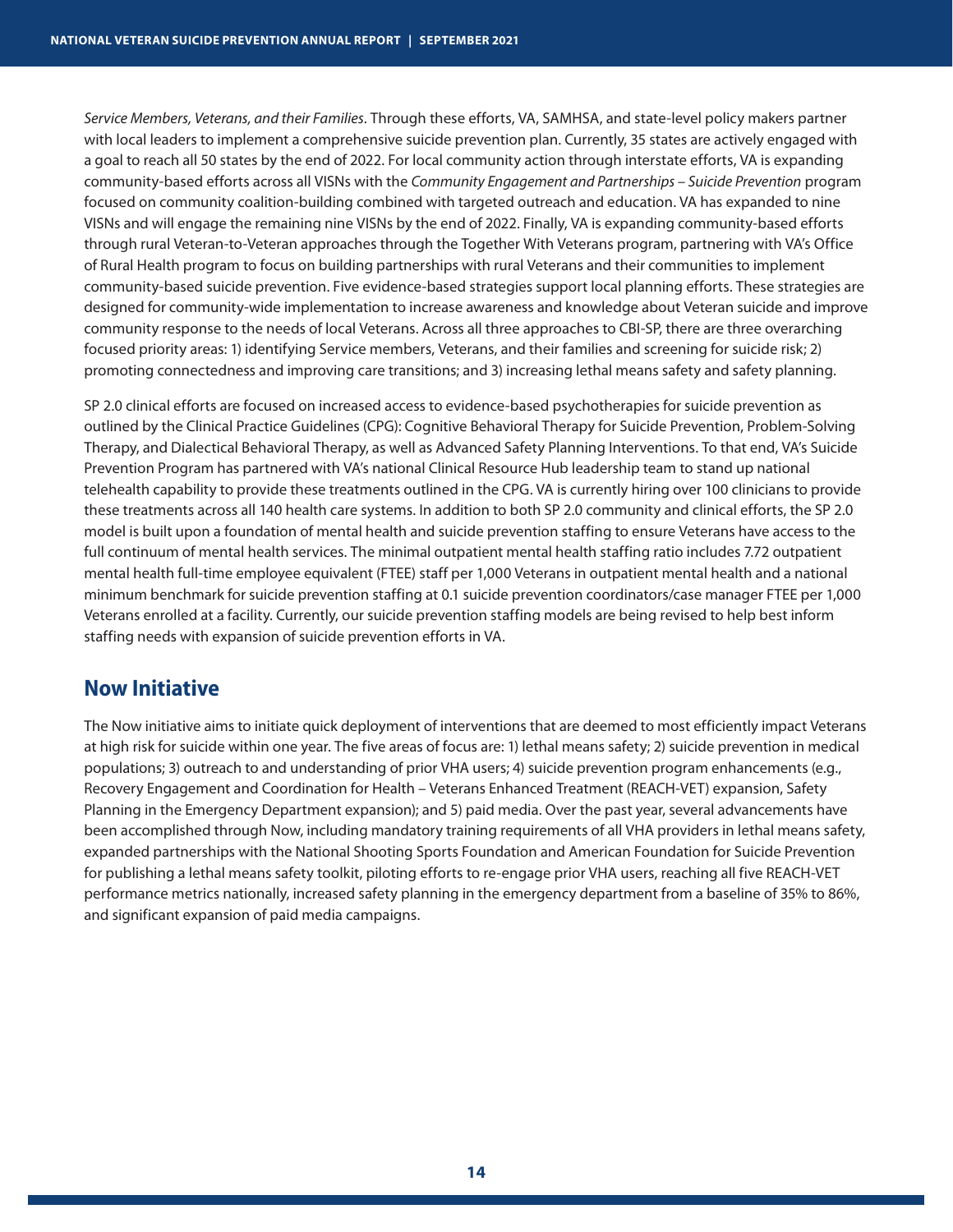### <span id="page-14-0"></span>**PREVENTS**

On March 5, 2019, Executive Order 13861 was signed and established a three-year effort known as PREVENTS. The Roadmap developed by the PREVENTS Office, co-chaired by White House DPC Director and the Secretary of Veterans Affairs, has three main areas of focus: National Suicide Prevention Campaign, improving suicide prevention research, and building partnerships. Recently, PREVENTS came under the oversight of VA's Office of Mental Health and Suicide Prevention. PREVENTS efforts have been coordinated and cross-walked nationally to ensure amplification of a unified public health approach in alignment with the National Strategy and its operationalized plans in SP 2.0 and Now initiatives.

## **988/Veterans Crisis Line (VCL)**

VCL provides 24/7 world-class crisis services through phone, chat, and text for all Veterans, Service members, National Guard and Reserve members, and their family members and friends. The recent enactment of the *[National Suicide](https://www.congress.gov/bill/116th-congress/senate-bill/2661/text)  [Hotline Designation Act](https://www.congress.gov/bill/116th-congress/senate-bill/2661/text)* (P.L. 116-172) established 988 as a national three-digit emergency telephone number, replacing the full 1-800-273-8255 National Suicide Prevention Lifeline number. This full transition must occur by July 16, 2022. Forecasting modeling projects that transitioning to a three-digit code will increase VCL call volume significantly, and VCL is implementing plans to meet this increased demand. Presently, VCL has added 460 new positions to its organizational chart and has begun its hiring process to prepare for this increased demand.

### **Hannon Act of 2019 (P.L. 116-171)**

The Hannon Act was signed into law on October 17, 2020, providing VA with a significant opportunity to expand suicide prevention efforts across multiple lanes. Notably, Section 201 established the Staff Sergeant Parker Gordon Fox Suicide Prevention Grant Program (SSG Fox SPGP), which enables VA to provide resources for community-based suicide prevention efforts to meet the needs of Veterans and their families through outreach, suicide prevention services and connecting to VA and community resources. In alignment with VA's National Strategy for Preventing Veteran Suicide (2018), this new grant program will assist in implementing a public health approach that blends community-based prevention with evidence-based clinical strategies. This grant program will be modeled after VA's Supportive Services for Veteran Families (SSVF) grant program, which has been able to leverage partnerships with community-based organizations that use VA grant assistance to provide participants who may not have had any contact with VA with supportive services, including outreach, case management, and financial assistance, as defined and described in the SSVF program rules. Many Veterans who die by suicide did not receive care from VA prior to their deaths. VA recognizes the critical importance communities play in ending suicide. This grant program will strengthen local community capacity to conduct outreach to Veterans and families, provide them with suicide prevention services, and connect them to resources within the community and VA to prevent Veteran suicide. SSG Fox SPGP will be a \$174 million, three-year community-based grant program that will provide resources to community organizations serving certain Veterans at risk of suicide and their families across the country. Organizations can apply for grants worth up to \$750,000 per fiscal year and may apply to renew awards from year to year throughout the length of the program.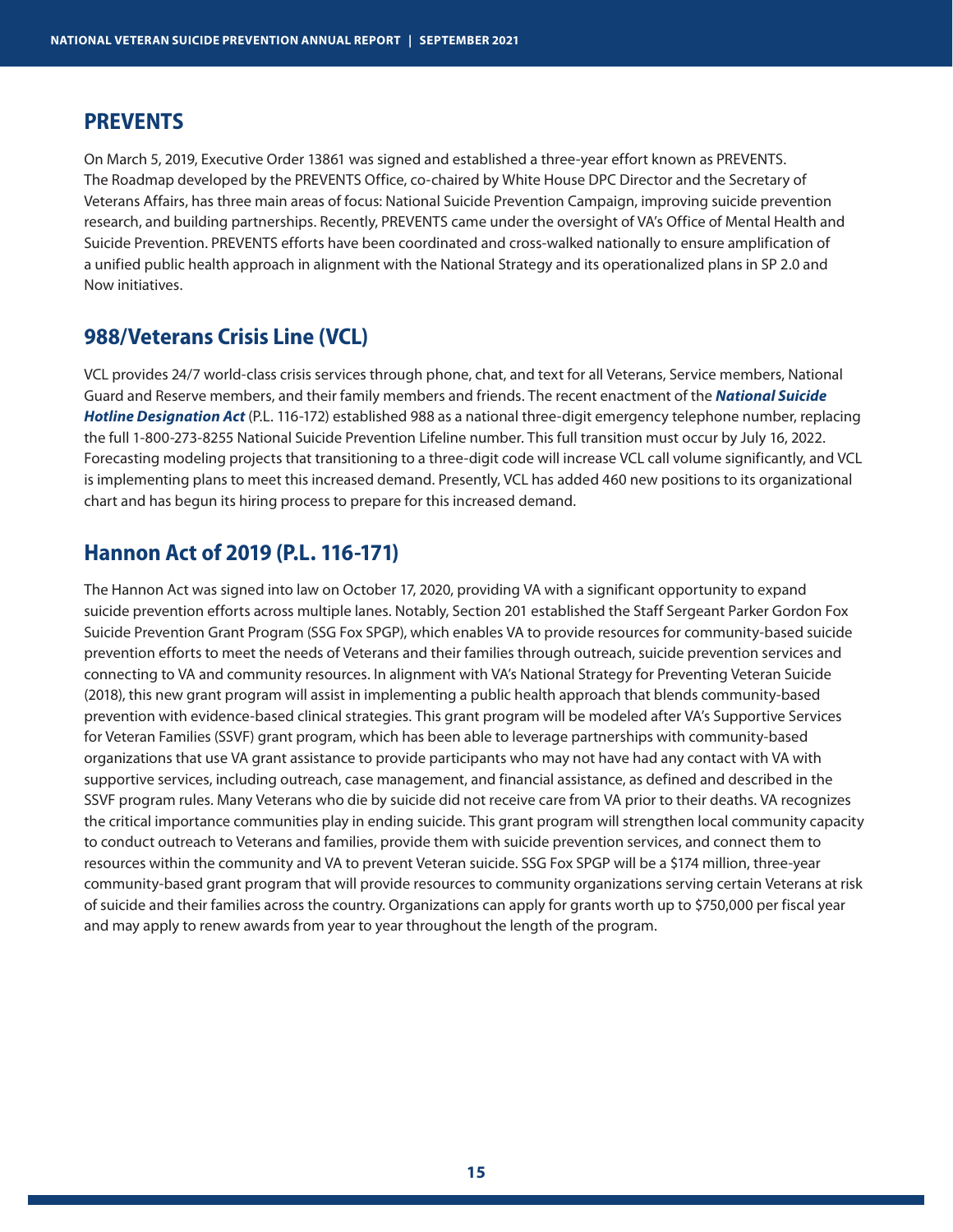### <span id="page-15-0"></span>**The Veterans COMPACT Act of 2020 (P.L. 116-214)**

The COMPACT Act was signed into law by President Trump on December 5, 2020, and enables VA to implement programs, policies, and reports related to transitioning Service members, suicide prevention, and crisis services; mental health education and treatment; and improvement of services for women Veterans. Specific to emergency suicide care, this act will strengthen coordination of care between VCL and the Office of Community Care by furnishing emergent care to an eligible individual at a medical facility of the department, pay for emergent suicide care provided to an eligible individual at a non-department facility, and reimburse an eligible individual for emergent suicide care provided to the eligible individual at a non-department facility.

## **Veterans Benefit Administration (VBA)**

Suicide prevention coordination within VBA is focused upon increased and improved data sharing toward enhanced suicide risk prediction and identification; increased coordination regarding Veterans experiencing financial insecurity or debt liability paired with VHA high-risk identification and clinical engagement; continued coordination between VBA's Solid Start Call Center operations and VCL operations; and implemention of broad and far-reaching suicide prevention gatekeeper training for VBA personnel serving in direct contact with Veterans regarding the full range of benefit and compensation services.

# **Domestic Policy Council (DPC)**

VA serves as a member of DPC's Interagency Policy Council on Suicide Prevention, including subgroups working on 988/crisis response, Lethal Means Safety, real-time surveillance, and efforts for Veteran and military suicide prevention. This interagency group allowed for creating and amplifying suicide prevention efforts across agencies in each of these areas with sharing of resources and data, combined with focused strategic priorities for implementation.

Together, these combined efforts operationalize the vision of the National Strategy, combining our efforts across VA with the community and other federal agencies and our congressional partners in a unified effort to continue to move forward our mission to end Veteran suicide.